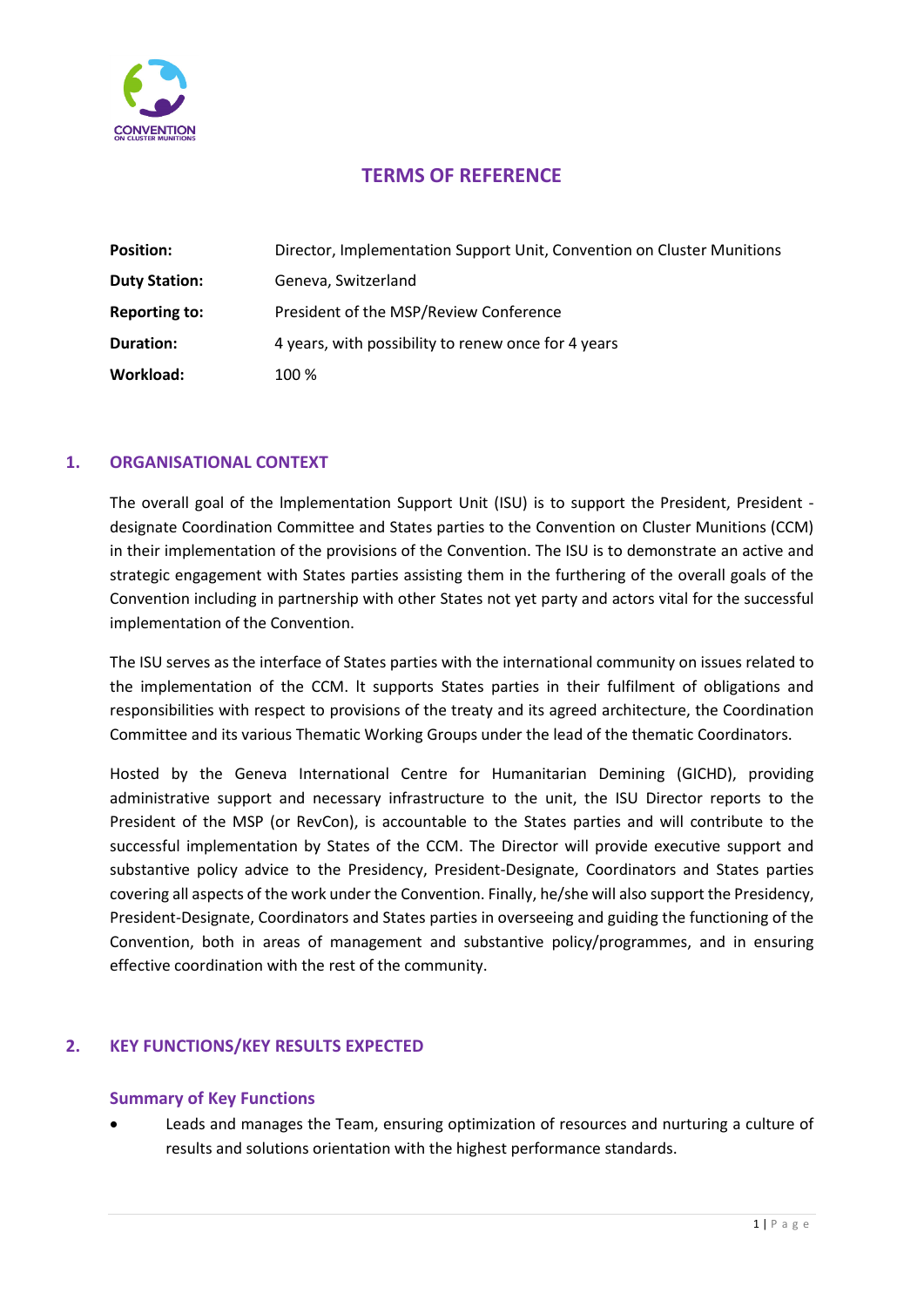

- Collaborates with States parties, States not yet party, international organizations and civil society organizations in building and maintaining close, effective and efficient contacts to ensure the optimal implementation of the Convention in an independent but inclusive and transparent manner accountable to States parties.
- Assists the President and the President-Designate in all aspects of the presidency, including preparing and convening formal and informal meetings and in providing substantive and other support to the President, the President-Designate and the Coordinators.
- Offers advice and support to States parties on the implementation of the Convention.
- Develops and maintain a resource base of relevant technical expertise and, upon request, provide States parties with such expertise.
- Assists in the management and implementation of the Convention's sponsorship programme.

ln doing so, the Director shall submit a work plan and a budget, endorsed by the Coordination Committee, as well as an annual report on the activities and the finances of the lmplementation Support Unit to each Meeting of the States Parties or Review Conference for approval.

When fulfilling its tasks, the lmplementation Support Unit shall cooperate closely with the States parties and be fully accountable to them.

The Director of the Implementation Support Unit (ISU) will specifically: -

- **1. Lead and manage the ISU Team, ensuring optimization of resources and nurturing a culture of results and solutions orientation with the highest performance standards, with a focus on:**
	- Leading the Team in the establishment of output-based work plans, their regular management and monitoring and document progress towards achievement of the outputs,
	- Providing strategic guidance and direction to the Team in accordance with organizational strategic plan and prescribed guidelines,
	- Create an environment of team spirit and high motivation leading the Team towards achieving organizational goals,
	- Coaching and mentoring the Team to enhance ISU service delivery,
	- Supervision of the Team ensuring that results and competencies assessments are carried out in a timely fashion, and good/poor performance is duly acknowledged/addressed, and
	- Contracting and supervision of consultants engaged to provide a service in line with the approved ISU work plan and budget.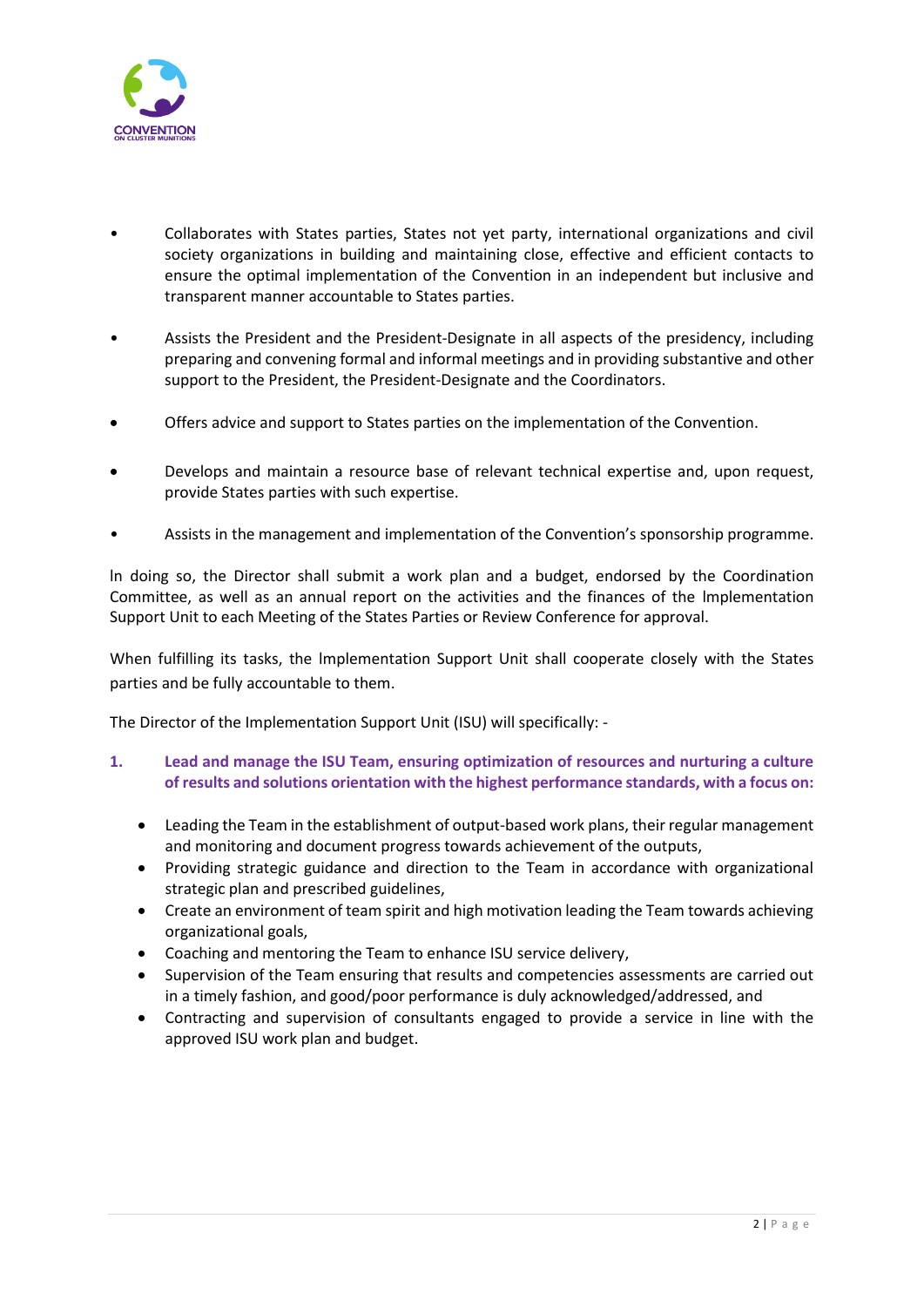

- **2. Collaborate with States parties, States not yet party, international and civil society organizations in building and maintaining close, effective and efficient contactsto ensure the optimal implementation of the Convention in an independent but inclusive and transparent manner accountable to States parties with a focus on:**
	- Increased communication and coordination among States parties, States not yet party and relevant actors among international and civil society organizations and institutions, building strategic partnerships for cooperation in the implementation of the Convention.
	- Increased awareness of the Convention, maintain public relations, including efforts to promote the universalization of the Convention.
	- Builds and maintains the institutional memory of the Convention including through knowledge management; data analysis, codification of knowledge, packaging and presentation of reports, information and background documents; and
	- Maintains and develops the primary information outlet of the Convention being the [www.clusterconvention.org](http://www.clusterconvention.org/) website.

# **3. Assist the President and the President-Designate in all aspects of the presidency, including preparing and convening formal and informal meetings and in providing substantive and other support to the President, the President-Designate and Coordinators with a focus on:**

- Preparing and supporting formal and informal meetings of the Convention, including the preparation of relevant documents, and carry out follow-up activities upon request of the States parties, which may include resource mobilization for specific events, budget projections and financial monitoring, management of logistics and procurement of goods and services.
- Keeping records of formal and informal meetings under the Convention and other relevant expertise and information pertaining to the implementation of the Convention.
- Assisting Coordinators and individual State parties in sourcing the relevant technical expertise and background information necessary to realize implementation goals relating to specific thematic areas of the Convention, e.g. clearance and risk reduction, stockpile destruction and retention, victim assistance, cooperation and assistance, transparency reporting, national implementation measures and universalization;
- Contracting, if required, relevant technical expertise.
- Representing the Convention in a variety of fora that address humanitarian disarmament issues at the policy and/or technical levels, including clearance and risk reduction, stockpile destruction and retention, victim assistance, cooperation and assistance, transparency measures and national implementation measures.
- Preparing and submitting a work plan and associated budget, endorsed by the Coordination Committee, as well as an annual report on the activities and the finances of the lmplementation Support Unit to each Meeting of the States Parties or Review Conference for approval.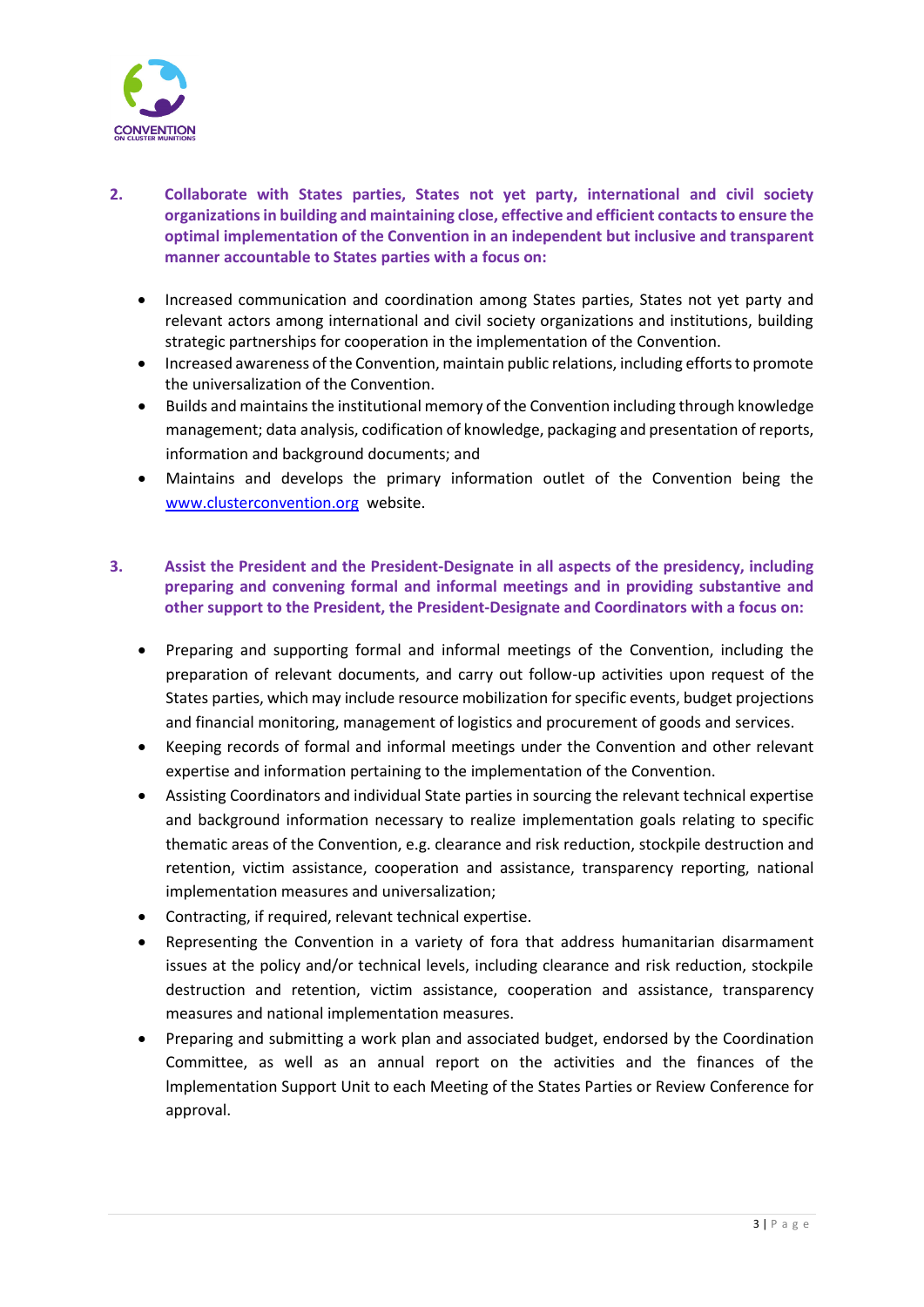

# **4. Provide advice and support to States parties on the implementation of the Convention, with a focus on:**

- Advising States on an effective and efficient implementation of the Convention, the obligations thereof, deadlines to be adhered and processes to be followed.
- Channelling effective support to States parties in their implementation of relevant obligations under the Convention, including in sourcing relevant technical expertise that can assist in i) the development and review of national strategies aimed at addressing the challenges faced by cluster munitions; ii) implementation support in response to requests by affected States in the field of stockpile destruction, clearance, victim assistance, cooperation and assistance, national legislation and reporting,

# **5. Develop and maintains a resource base of relevant technical expertise and good practice and, upon request, provides States parties with such expertise with a focus on:**

- Developing and updating on regular basis a resource base of relevant technical expertise in the following areas: clearance and risk reduction, stockpile destruction, victim assistance cooperation and assistance national implementation measures and reporting.
- Developing and updating on regular basis a resource base of relevant good practice in the following areas: clearance and risk reduction, stockpile destruction, victim assistance cooperation and assistance national implementation measures and reporting.
- Mapping support structures and platforms for cooperation and assistance in Member States including existing training facilities, knowledge hubs and knowhow on clearance and risk reduction, stockpile destruction, victim assistance national implementation measures and reporting with the aim of facilitating South-South and triangular cooperation among and between States; and
- Ensuring follow up and matching of provisions made by States under sections on cooperation and assistance in Article 7 reports and annual progress reports published by the Presidencies incorporating needs expressed and support offered by States.

# **6. Supervise the management of the Convention's sponsorship programme and support the programme with a focus on:**

- Ensuring an effective, efficient, gender-balanced and targeted sponsorship programme enabling low income and affected Statesin need of support to participate in relevant discourse under the Convention.
- Promoting representative participation at events, activities and processes relevant to States parties.
- Ensuring follow-up in-country through targeted liaison and demarches with relevant ministries and national institutions assisting Statesto identify relevant technical and/or policy orientation among sponsored delegates; and
- Raising awareness of the funds necessary to ensure the existence of an effective sponsorship programme.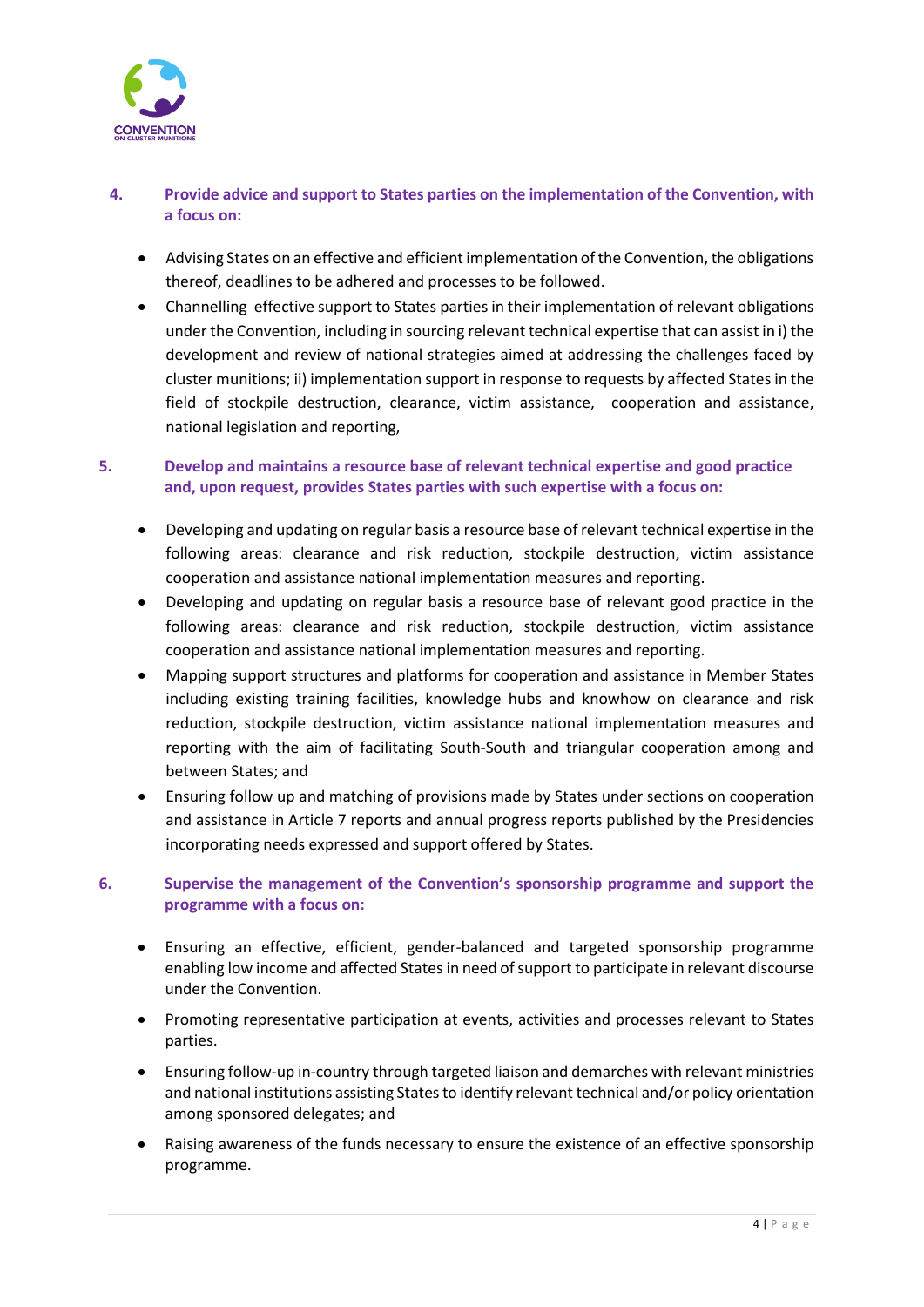

### **7. Oversees the financial management of the Convention with a focus on:**

- Ensuring that funds are spent as approved by the States Parties
- Providing financial updates to the States Parties as stipulated in the Financial Procedures
- Distributing annual audit reports with the stipulated timeframes
- Maintaining a Working Capital Reserve at the pre-determined level.

### **Summary of Key Results**

- A highly motivated, efficient and effective ISU team has provided the requisite support to facilitate full implementation of the Convention by States
- A resource base of relevant technical expertise and good practice is developed and maintained
- The institutional memory of the Convention is well-established and maintained
- The Convention's machinery has received the requisite support to deliver on its mandate
- The Sponsorship Programme has facilitated the participation of low-income, gender balanced, and affected States at formal meetings of the Convention that is as regionally diverse as possible.
- The Convention's profile is raised and regularly updated.

### **3. IMPACT OF RESULTS**

- The key results have an impact on the implementation of the Convention with respect to strengthening the processes, partnerships and projects charged with supporting the implementation of the Convention.
- The work of the Director enhances the alignment of the activities of the ISU with the current five-year Action Plan and subsequent documents of similar nature and orientation to that effect.
- Effective representation of the CCM at relevant meetings and consultations and advocacy for the CCM ensures the Conventions' universalization among States.

### **4. CANDIDATE COMPETENCIES / PROFILE**

#### **FUNCTIONAL COMPETENCIES:**

#### **Advocacy/ Advancing A Policy-Oriented Agenda**

• Demonstrates political/cultural acumen in proposing technically sound, fact-based approaches/solutions in a cooperative yet independent and transparent fashion

#### **Building Strategic Partnerships**

- Makes effective use of the CCM resources and comparative advantage to strengthen partnerships
- Creates networks and promotes initiatives with partner organizations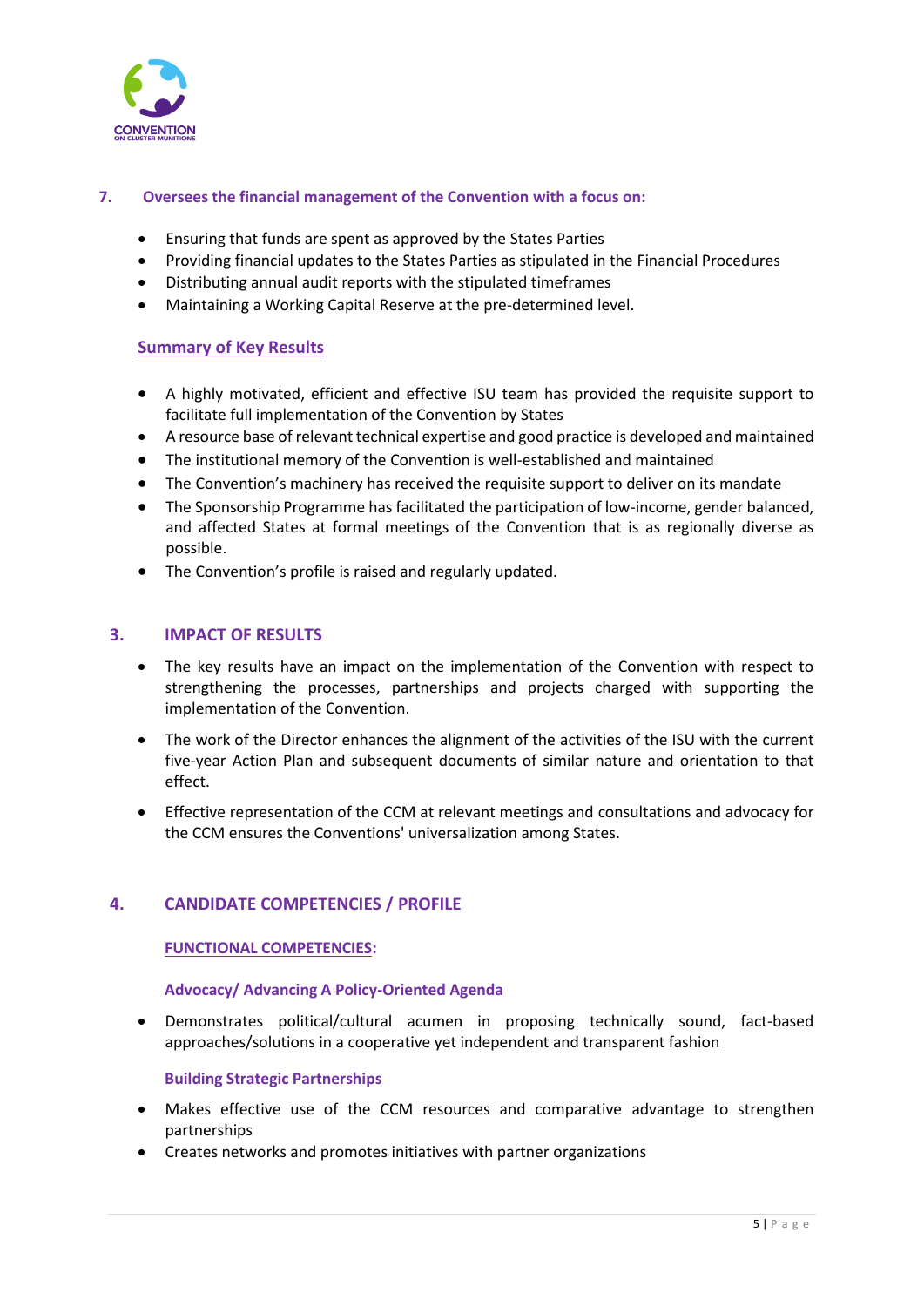

#### **Promoting Organizational Learning and Knowledge Sharing**

- Actively seeks and promotes innovative methodologies and leads the development of supporting policies/tools to encourage learning and knowledge sharing
- Develops and/or participates in the development of policies and new approaches and participates in training of staff in their application throughout the organization

### **Job Knowledge/ Technical Expertise**

- Possesses expert knowledge of advanced concepts in humanitarian disarmament, a broad knowledge of related disciplines, (HR, IHL, disarmament, humanitarian action, peacebuilding and conflict prevention) as well as an in-depth knowledge of multilateral work
- Keeps abreast of new developments in area of conflict prevention and recovery and seeks to develop him/herself personally
- Demonstrates expert knowledge of project management tools and manages the use of these regularly in work assignments.

#### **CORE COMPETENCIES:**

#### **Ethics & Values: Promoting Ethics and Integrity/Creating Organizational Precedents**

• Demonstrates and promotes the highest standard of integrity, impartiality, fairness and incorruptibility in all matters affecting his/her work and status

#### **Organizational Awareness: Building support and political acumen**

- Builds and maintains alliances and networks of partners, colleagues and interest groups inside and outside of the organization to achieve results
- Developing & Empowering People/Coaching and Mentoring: Building staff competence, Creating an environment of creativity and innovation
- Takes appropriate risk in developing new or adapting existing methods and approaches to perform tasks more effectively or to solve problems in new and unique ways

#### **Financial Acumen: Overseeing and directing team financial management**

- Prepares and distributes annual invoices to States in accordance with the ISU financial procedures
- Annual audited accounts and audit reports are provided to States Parties as stipulated
- Provides regular updates on the financial status of the ISU
- Exercises prudence in the use of ISU funds

#### **Working in Teams: Building and promoting effective teams**

- Encourages and creates mechanisms to share expertise and team approaches with other partners and stakeholders
- Communicating Information and ldeas: Creating and promoting enabling environment for open communication
- Makes effective use of existing communication tools and creates new ones to ensure effective internal and external communication